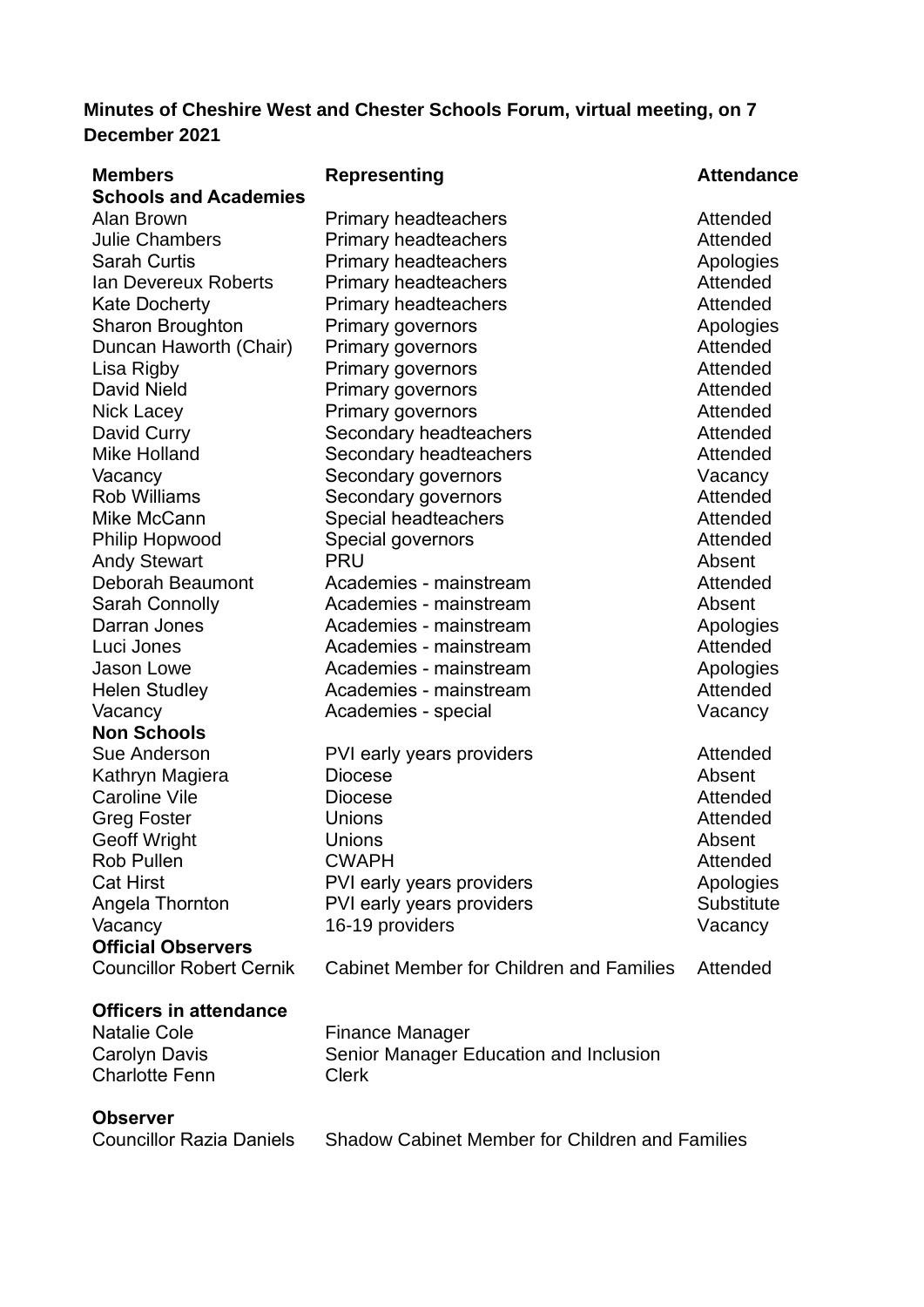## **1. Introductions and apologies**

Apologies and substitutes were noted.

Debbie Murphy, Acting Head of Education and Inclusion, sent apologies as she was involved in an Ofsted inspection.

Duncan reported the following updates to Schools Forum membership:

New primary governor representative - Lisa Rigby, Antrobus St Mark's Church of England Primary – previously been in attendance as a substitute.

## **2. Minutes and matters arising of last meeting**

## **2.1 To agree the minutes from the meeting held 19 October 2021**

The minutes of the meeting held on the 19 October 2021 were agreed as a correct record.

## **2.2 Matters arising**

## **2.2.1 Item 3 Social Finance Averting Exclusions Project**

Apologies were noted as a copy of the presentation had only been received and circulated to Schools Forum that day.

## **2.2.2 Item 4 Early Years Funding Formula Consultation and proposal for 2022-2023**

It was noted that the proposals had been approved by Cabinet in November 2021, despite Forums concerns and reservations regarding the recommendation that the Quality supplement be phased out over a two-year period, halving in year one with consideration of full removal in year two.

## **3. School Information Management System (SIMS) Update and Options**

Carolyn Davis provided a verbal report on the latest position regarding the SIMS contract. Carolyn apologised for not providing a report prior to the meeting as the position had been changing on a regular basis and there were still some unanswered questions.

Education and Inclusion were the contract holder for SIMS, Carolyn Davis had led on the procurement for the last two three-year contracts through the Council's framework, funded through de-delegation. The current provider, ESS, had been bought out and the new provider, ParentPay, was offering a cloud-based solution from the 1 April 2022 when the current contract was due for renewal

Officers had looked at moving away from de-delegation and were working with procurement regarding the new contract. Officers had met with ESS and been informed that, from 1 April 2022, they would be contracting directly with individual schools under a three-year facilitation agreement under the Local Authority, and schools would be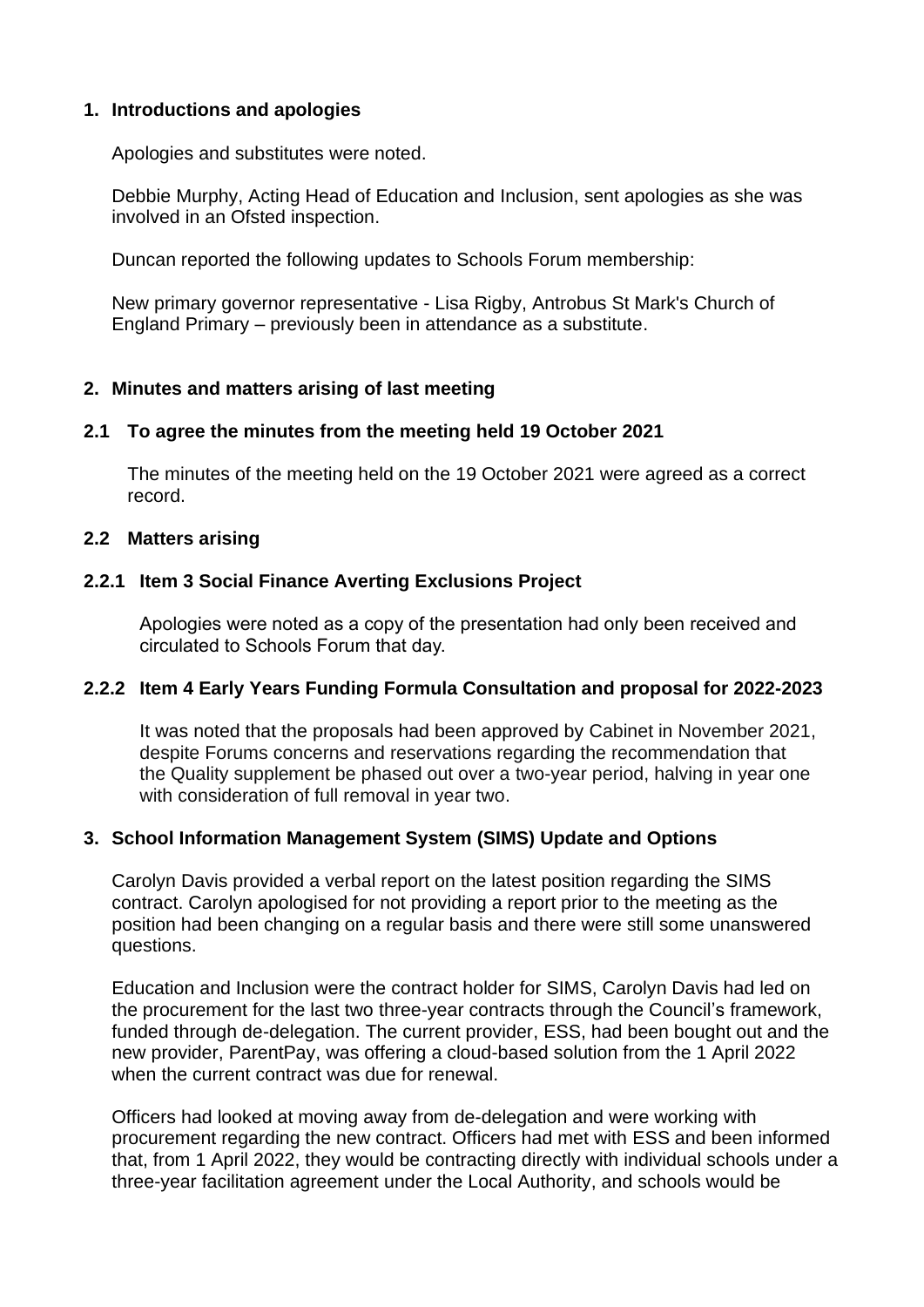invoiced direct, if continuing with SIMS. It was noted that the rate per pupil, under this new contract, had not yet been confirmed. The Local Authority had to nominate one support unit, which would remain as ECWIP ICT Shared Services.

ESS had requested that the Local Authority confirm which schools would be part of the facilitation agreement by 21 December; Carolyn had written to schools requesting this information by 17 December. It was also noted that further guidance was being sought following an article in' 'Schools Week' saying that a Department for Education spokesperson was looking into the change and suggesting schools pause before agreeing to the new three-year contract whilst they investigate.

Carolyn asked Forum if they had any queries, they wished to be taken back to ESS. Carolyn acknowledged the timing was one of schools' concerns.

David Curry referred to the communication sent by Carolyn and raised concerns over the high ramifications of unknown inflationary costs, schools need a full year to consider changing systems and asked if Officers could negotiate an extension to the deadline to an academic year. David was also aware that Academies pay around twice as much as a similar size school to his.

Rob Pullen agreed that an extension to the deadline was preferable as schools were already dealing with the impact of Best 4 Business on workloads.

Councillor Cernik agreed with the previous comments and asked if there was a possibility of an overlap between the old and new systems and what percentage of schools used SIMS.

Carolyn responded the majority of schools used SIMS, approximately eight schools used other systems.

David Neild felt it 'high handed' to impose a new contract method without consultation and asked what happens if a school joined a Multi Academy Trust during the three-year contract.

Carolyn responded that currently there was a mechanism for schools to come out of the contract as it was renewed annually, once an Academy contracted direct they could not be part of the current contract, however further guidance was being sought regarding the new three-year contract.

Duncan Haworth asked if ParentPay had indicated if there would be any link between their system and SIMS.

Carolyn agreed to ask ESS the question.

Natalie Cole confirmed that the current per pupil rate was approximately £4.00 for secondary and slightly less for primary and expected similar rates for the new contract though the rates had not yet been confirmed.

Concerns were also raised of the costs of additional modules on top of the initial entitlement.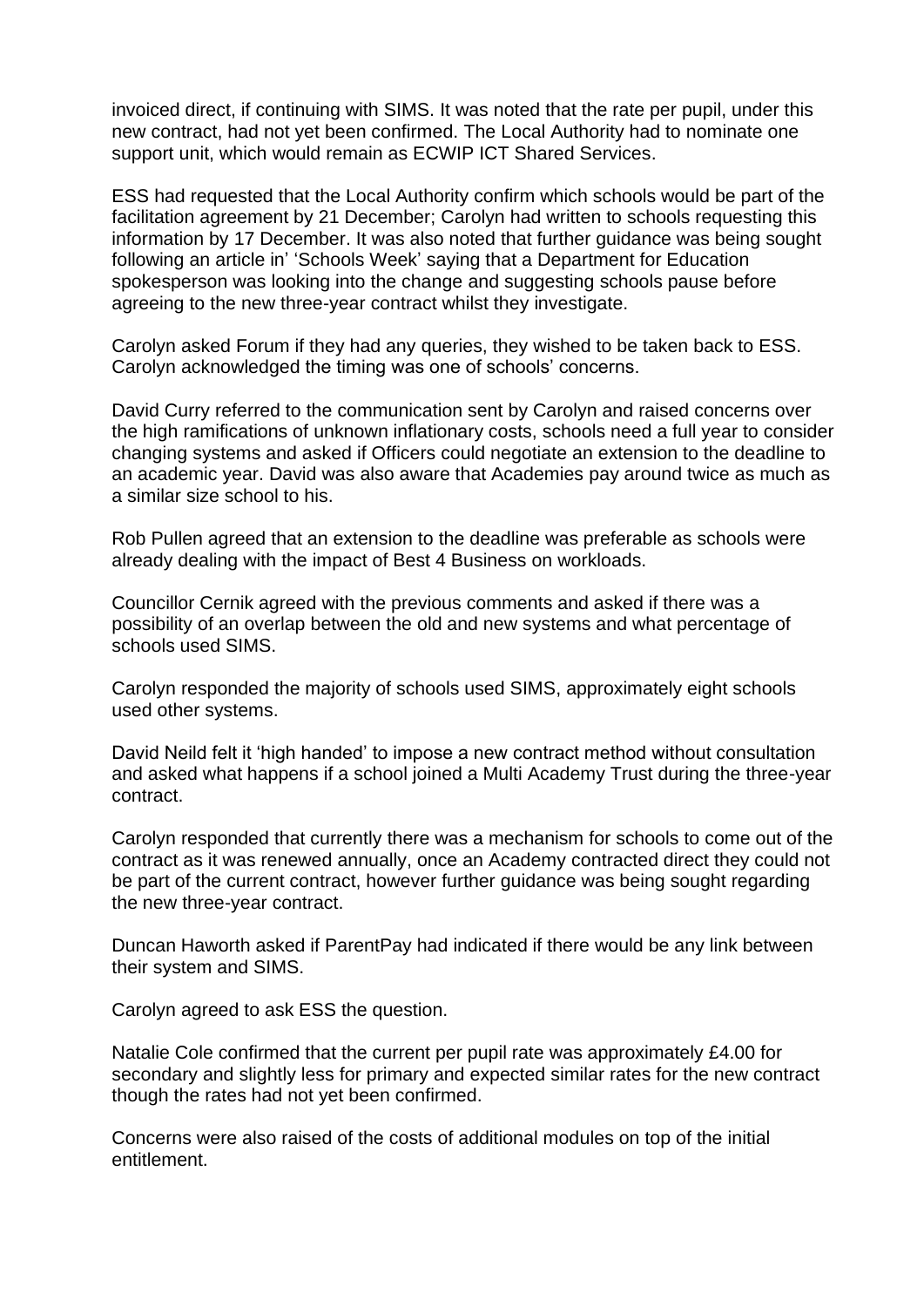## **Resolved that Schools Forum note the report.**

## **4. Government consultation - Reforming how local authorities' school improvement functions are funded**

Natalie Cole introduced the report and took Forum through the key points from the Government consultation and the potential impact on Cheshire West and Chester of the consultation proposals.

It was noted that the current School Improvement budget was made up of three funding sources, DSG (Central School Services Block), Council base budget and School Improvement Monitoring and Brokering (SIMB) grant and the indicative amount to replace the 50% grant reduction would be £7.42 per pupil. A short survey had been sent to schools, on behalf of Schools Forum, seeking views on de-delegation in order to help inform Forum's decision if one was required to be made at the January Forum.

Duncan Haworth reported that the Schools Forum Finance subgroup had supported the Local Authorities response to the consultation and submitted a response accordingly.

Rob Pullen sought clarification as to whether the service would be through dedelegation or buy back.

Natalie responded that the intention was for it to be through de-delegation rather than a traded service initially to allow time to look at what services could be traded, the dedelegation could be looked at as an insurance policy.

Councillor Cernik sought clarification as to what would happen where schools converting to Academies needed School Improvement and how any short fall would be covered.

Natalie responded that there would be a short fall if funds were not de-delegated, Officers would have to reprioritise funds to cover the core activities at the detriment to other initiatives. It was also noted that the SIMB grant was to fund maintained schools and not Academies, different funding was available for schools converting to Academies. It was also noted that the DSG element of the School Improvement budget was being removed (reference paragraph 9).

David Curry reported that the consultation proposal would be raised at CWASH and would invite Christine Ridley Thomas, (School Improvement Manager) to attend. David also raised concerns as to where schools could go to get support as schools no longer had the Teaching School Alliances and support had been fragmented out to teaching hubs. David was also very concerned at the timescale for the proposed changes which was 'ridiculous'.

Natalie informed Forum that Christine Ridley Thomas had taken the proposals to CWEIB (Cheshire West Education Improvement Board) who had raised similar concerns.

Forum members asked if the current funding was sufficient.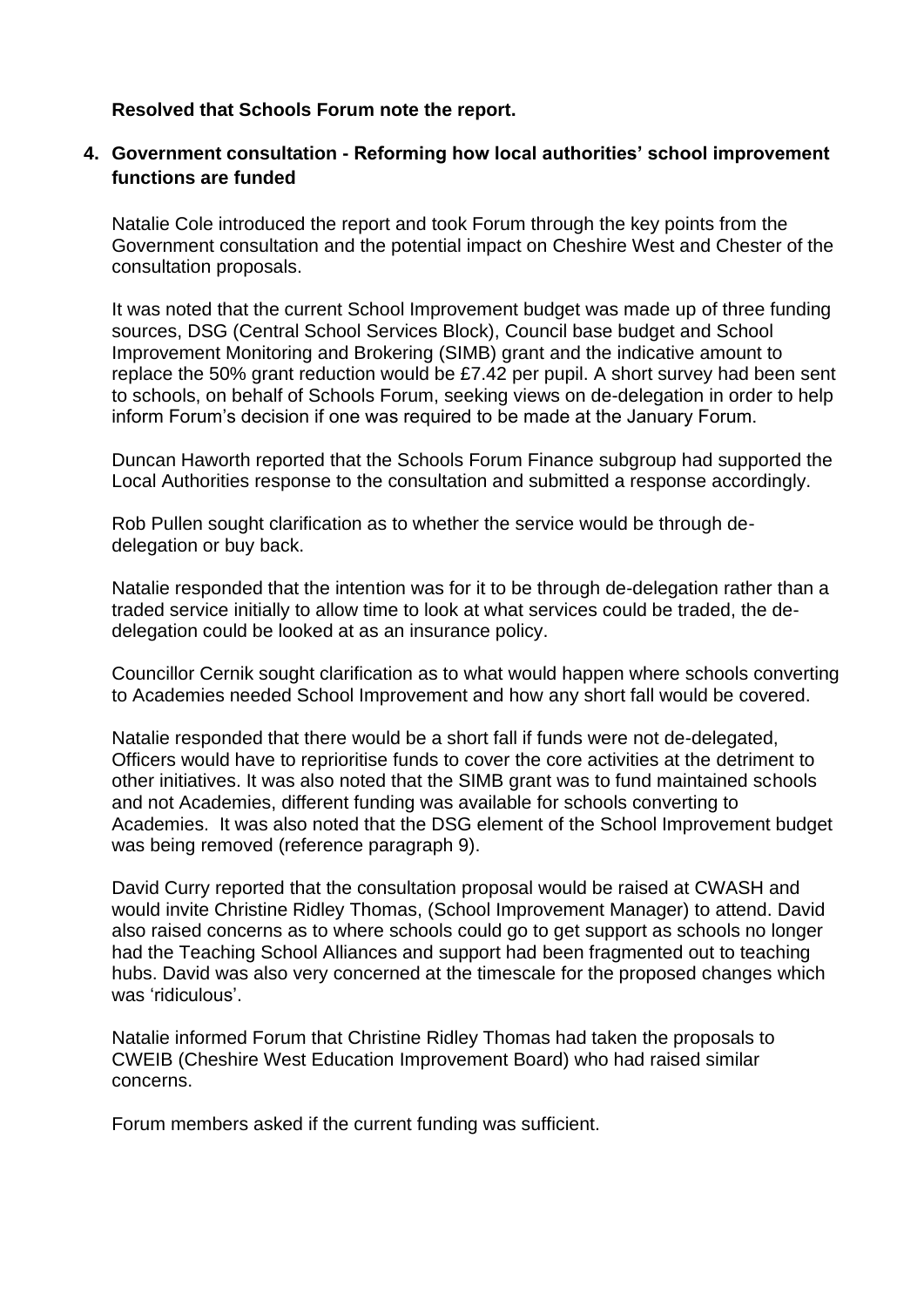Natalie responded that the costs could vary from one year to the next due to the needs. It was noted that there was an option to de-delegate less than the current amount and if not spent, it would be ringfenced and carried forward for maintained schools.

It was noted that Forum members valued the School Improvement mechanism and were aware that it would not work if schools had to buy support that they could not afford.

Rob Pullen confirmed that the proposals were on the CWAPH agenda for tomorrow's meeting.

Alan Brown asked if the ASIA (Associate School Improvement Adviser) role came under this area. Natalie confirmed that they did but would need to refer to Christine Ridley Thomas as to what the impact would be on the provision on offer.

It was acknowledged that de-delegation would collectively be for the greater good, but schools would need to feel they were getting a good service.

Duncan Haworth reminded Forum that it was in everyone's interest to respond to the survey sent out on behalf of Schools Forum.

### **Resolved that Schools Forum note the report**

## **5. Summary of the Comprehensive Spending Review and Autumn Budget 2021 Announcement**

Natalie Cole took Forum through the report which summarised the recent national funding announcements.

It was noted that the announcement was largely good news as there was more funding than expected, however the announcement did not refer to the SIMB proposals.

Councillor Cernik acknowledged that funding had dropped yearly since 2010 and this uplift, although welcomed, would not bring it back to those levels. Natalie commented that the growth in population had also not been recognised in the announcement of extra funding.

Further details regarding the impact on funding for Cheshire West and Chester were expected to be announced on 15 December.

### **Resolved that Schools Forum note the report**.

### **6. Dedicated Schools Grant (DSG) 2021-2022 Forecast Outturn at Second Review**

Natalie Cole went through the report which provided an update on the financial forecast outturn position for 2021-2022 for centrally held DSG.

It was noted this was a worsened position compared to the forecast balanced budget reported in July and was largely due to the increased number of SEN placements in independent schools. Being in deficit was a new situation for CW&C and work was being done on a recovery plan which would be brought to Forum in January. However, it